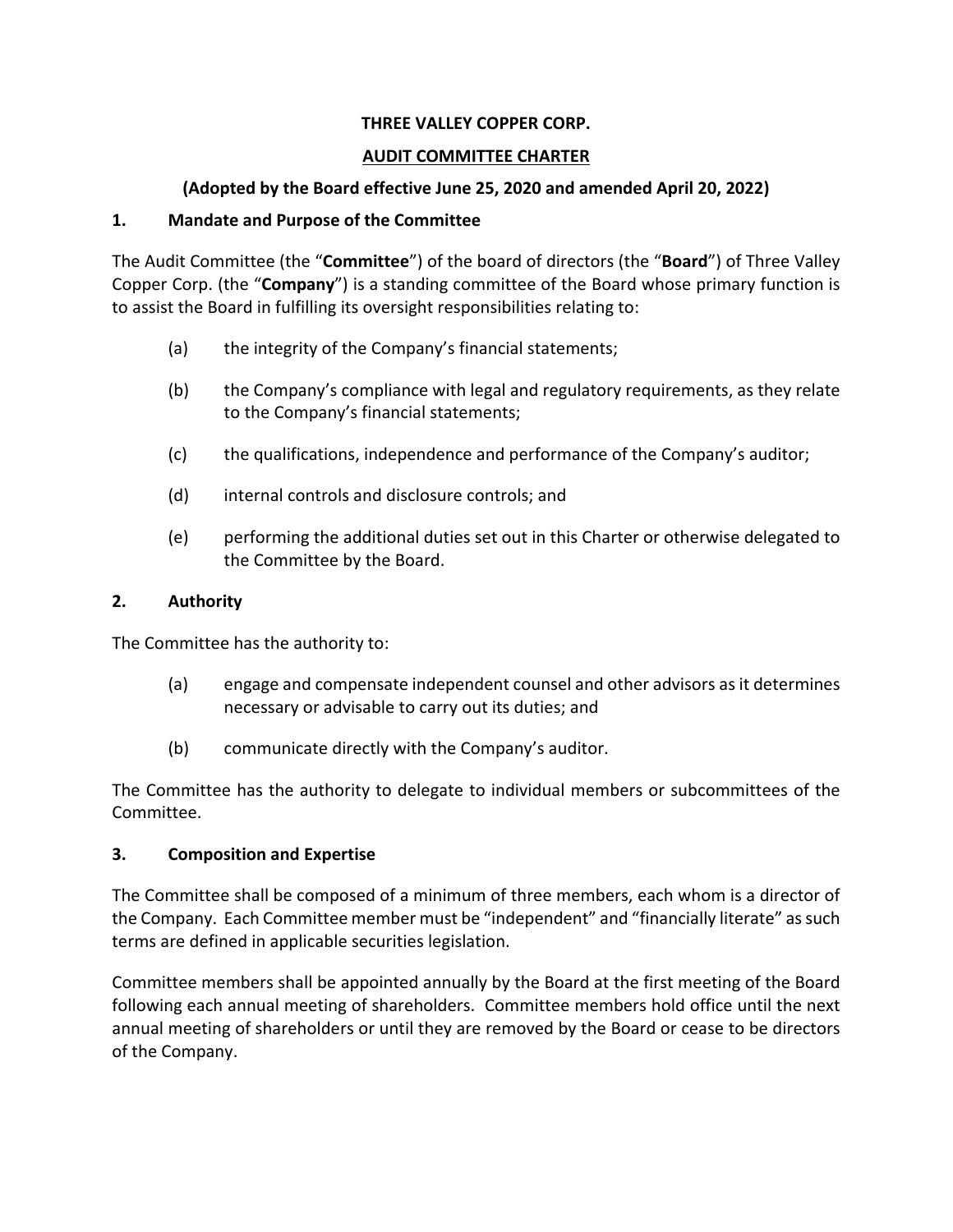The Board shall appoint one member of the Committee to act as Chair of the Committee. If the Chair of the Committee is absent from any meeting, the Committee shall select one of the other members of the Committee to preside at that meeting.

# **4. Meetings**

The Committee shall meet at least four times per year and as many additional times as the Committee deems necessary to carry out its duties. The Chair shall develop and set the Committee's agenda, in consultation with other members of the Committee, the Board and senior management.

Notice of the time and place of every meeting shall be given in writing to each member of the Committee, at least 24 hours (excluding holidays) prior to the time fixed for such meeting. The Company's auditor shall be given notice of every meeting of the Committee and, at the expense of the Company, shall be entitled to attend and be heard thereat. If requested by a member of the Committee, the Company's auditor shall attend every meeting of the Committee held during the term of office of the Company's auditor.

A majority of the Committee shall constitute a quorum. No business may be transacted by the Committee except at a meeting of its members at which a quorum of the Committee is present in person or by means of such telephonic, electronic or other communications facilities as permit all persons participating in the meeting to communicate with each other simultaneously and instantaneously.

The Committee may invite such directors, officers and employees of the Company and advisors as it sees fit from time to time to attend meetings of the Committee.

The Committee shall meet without management present whenever the Committee deems it appropriate.

The Committee shall appoint a Secretary who need not be a director or officer of the Company. Minutes of the meetings of the Committee shall be recorded and maintained by the Secretary and shall be subsequently presented to the Committee for review and approval.

# **5. Committee and Charter Review**

The Committee shall conduct an annual review and assessment of its performance, effectiveness and contribution, including a review of its compliance with this Charter. The Committee shall conduct such review and assessment in such manner as it deems appropriate and report the results thereof to the Board.

The Committee shall also review and assess the adequacy of this Charter on an annual basis, taking into account all legislative and regulatory requirements applicable to the Committee, as well as any guidelines recommended by regulators, the Toronto Stock Exchange or TSX Venture Exchange, as applicable, and shall recommend changes to the Board thereon.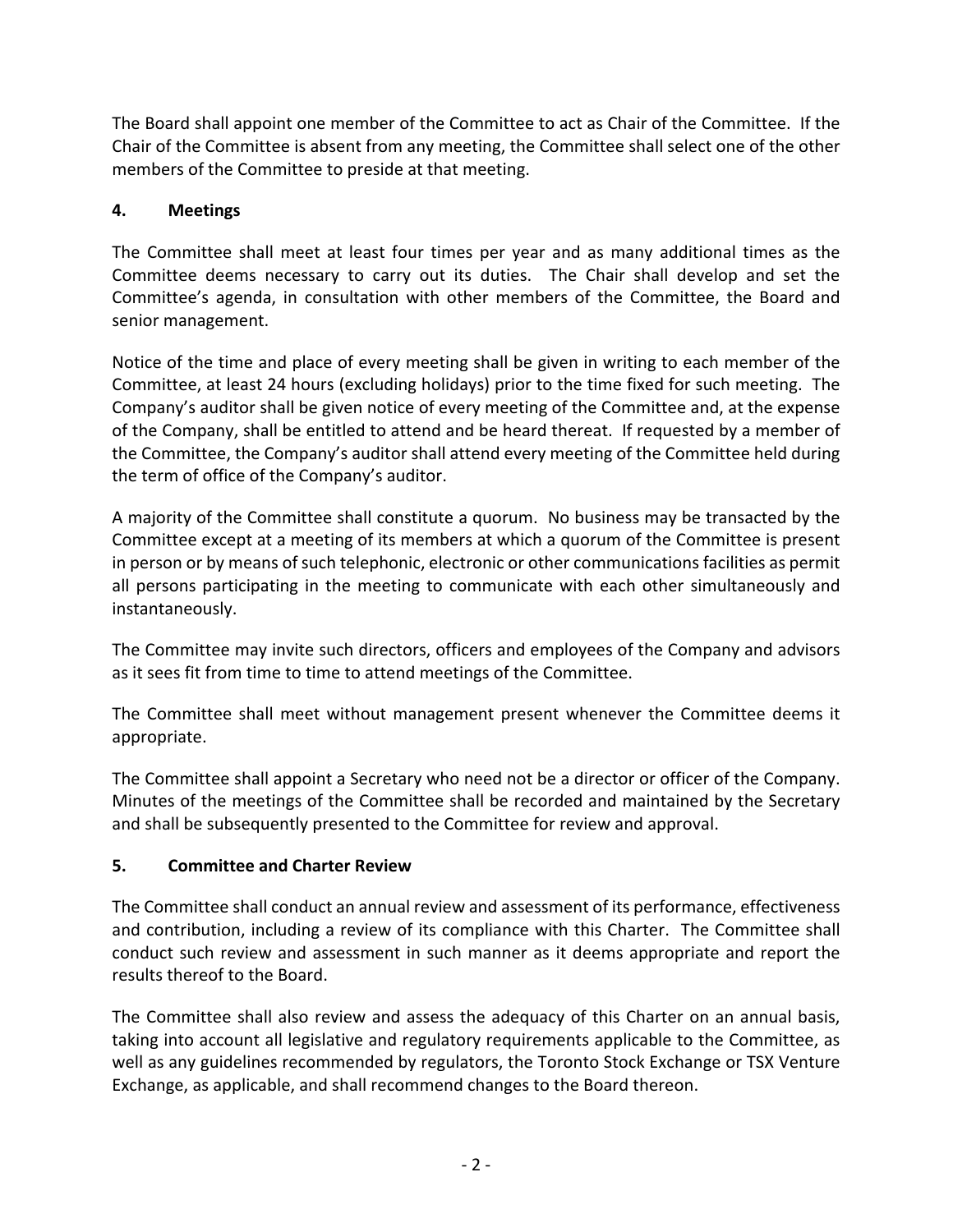# **6. Reporting to the Board**

The Committee shall report to the Board in a timely manner with respect to each of its meetings held. This report may take the form of circulating copies of the minutes of each meeting held.

## **7. Duties and Responsibilities**

## (a) **Financial Reporting**

The Committee is responsible for reviewing and recommending approval to the Board of the Company's annual and interim financial statements, MD&A and related news releases, before they are released.

The Committee is also responsible for:

- (i) being satisfied that adequate procedures are in place for the review of the Company's public disclosure of financial information extracted or derived from the Company's financial statements, other than the public disclosure referred to in the preceding paragraph, and for periodically assessing the adequacy of those procedures;
- (ii) reviewing news releases containing financial information based on the Company's financial statements prior to the release of such statements;
- (iii) reviewing the disclosures in advance of any public release of material future-oriented financial information or material financial outlook
- (iv) engaging the Company's auditor to perform a review of the interim financial statements and receiving from the Company's auditor a formal report on the auditor's review of such interim financial statements;
- (v) discussing with management and the Company's auditor the quality of generally accepted accounting principles ("GAAP"), not just acceptability of GAAP;
- (vi) discussing with management any significant variances between comparative reporting periods; and
- (vii) in the course of discussion with management and the Company's auditor, identifying problems or areas of concern and ensuring such matters are satisfactorily resolved.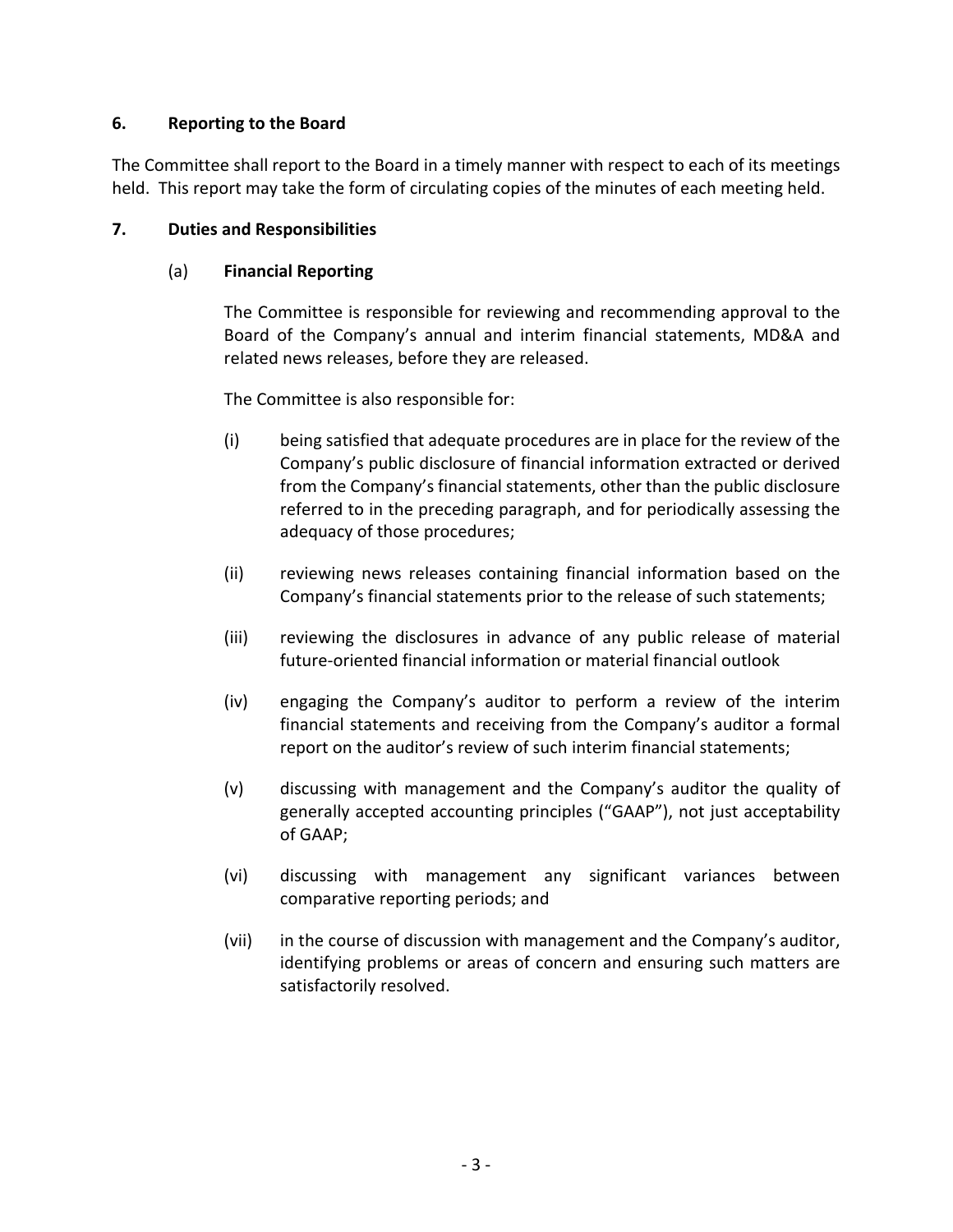## (b) **Auditor**

The Committee is responsible for recommending to the Board:

- (i) the auditor to be nominated for the purpose of preparing or issuing an auditor's report or performing other audit, review or attest services for the Company; and
- (ii) the compensation of the Company's auditor.

The Company's auditor reports directly to the Committee. The Committee is directly responsible for overseeing the work of the Company's auditor engaged for the purpose of preparing or issuing an auditor's report or performing other audit, review or attest services for the Company, including the resolution of disagreements between management and the Company's auditor regarding financial reporting.

## (c) **Relationship with the Auditor**

The Committee is responsible for reviewing the proposed audit plan and proposed audit fees. The Committee is also responsible for:

- (i) establishing effective communication processes with management and the Company's auditor so that it can objectively monitor the quality and effectiveness of the auditor's relationship with management and the Committee;
- (ii) receiving and reviewing regular feedback from the auditor on the progress against the approved audit plan, important findings, recommendations for improvements and the auditor's final report;
- (iii) reviewing, at least annually, a report from the auditor on all relationships and engagements for non-audit services that may be reasonably thought to bear on the independence of the auditor;
- (iv) meeting in camera with the auditor whenever the Committee deems it appropriate;
- (v) annually, or more frequently as necessary, completing an assessment of the performance of the Company's auditor; and
- (vi) every five years, or more frequently as necessary, completing a comprehensive review of the performance of the Company's auditor.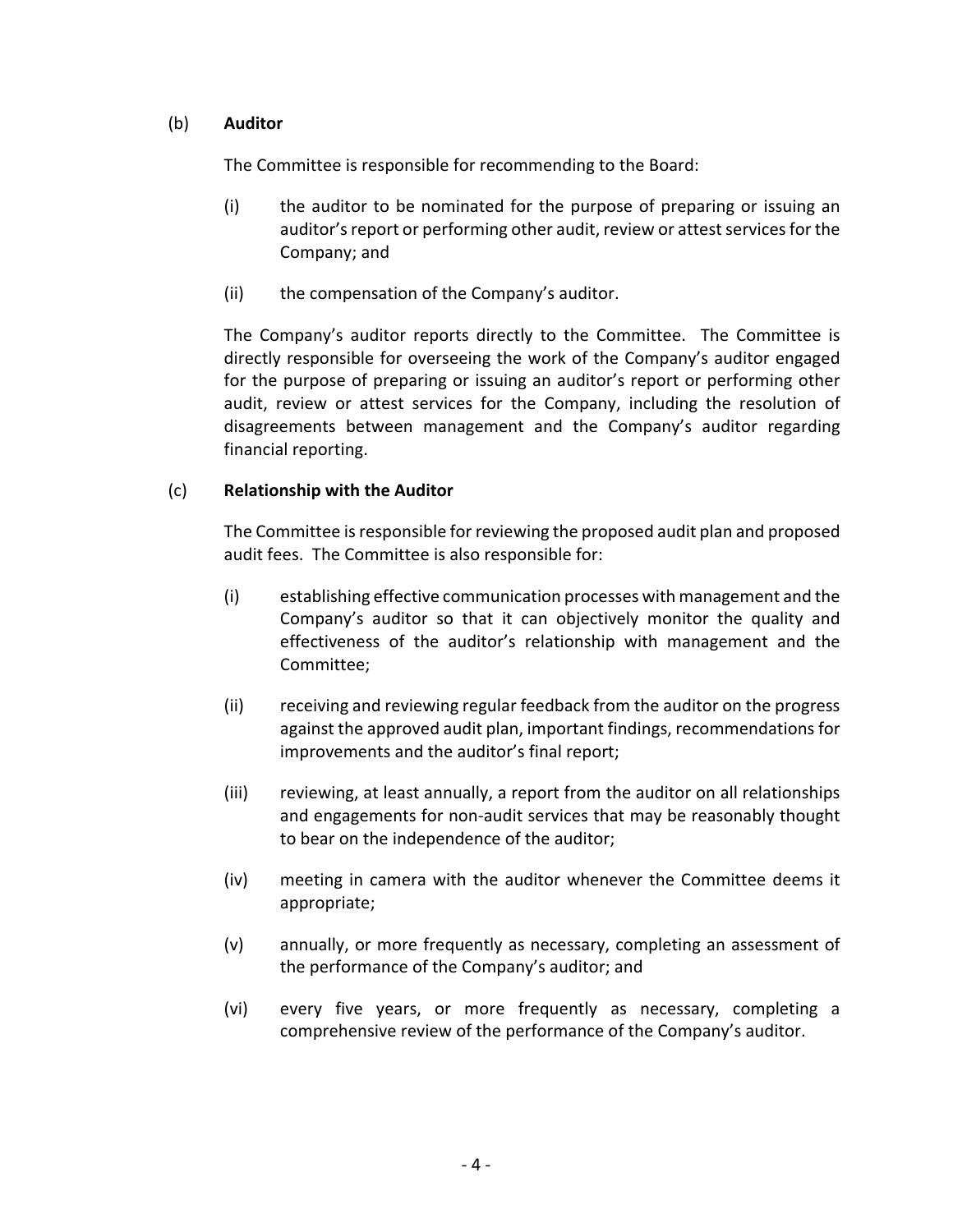## (d) **Accounting Policies**

The Committee is responsible for:

- (i) reviewing the Company's accounting policy note to assess completeness and acceptability with GAAP as part of the approval of the financial statements;
- (ii) discussing and reviewing the impact of proposed changes in accounting standards or securities policies or regulations;
- (iii) reviewing with management and the auditor any proposed changes in major accounting policies and key estimates and judgments that may be material to financial reporting;
- (iv) discussing with management and the auditor the acceptability, degree of aggressiveness/conservatism and quality of underlying accounting policies and key estimates and judgments; and
- (v) discussing with management and the auditor the clarity and completeness of the Company's financial disclosures.

## (e) **Risk and Uncertainty**

The Committee is responsible for reviewing, as part of its approval of the financial statements:

- (i) uncertainty notes and disclosures; and
- (ii) MD&A disclosures.

The Committee, in consultation with management, will identify the principal business risks and decide on the Company's "appetite" for risk. The Committee is responsible for reviewing related risk management policies and recommending such policies for approval by the Board. The Committee is then responsible for communicating and assigning to the applicable Board committee such policies for implementation and ongoing monitoring.

The Committee is responsible for requesting the auditor's opinion of management's assessment of significant risks facing the Company and how effectively they are managed or controlled.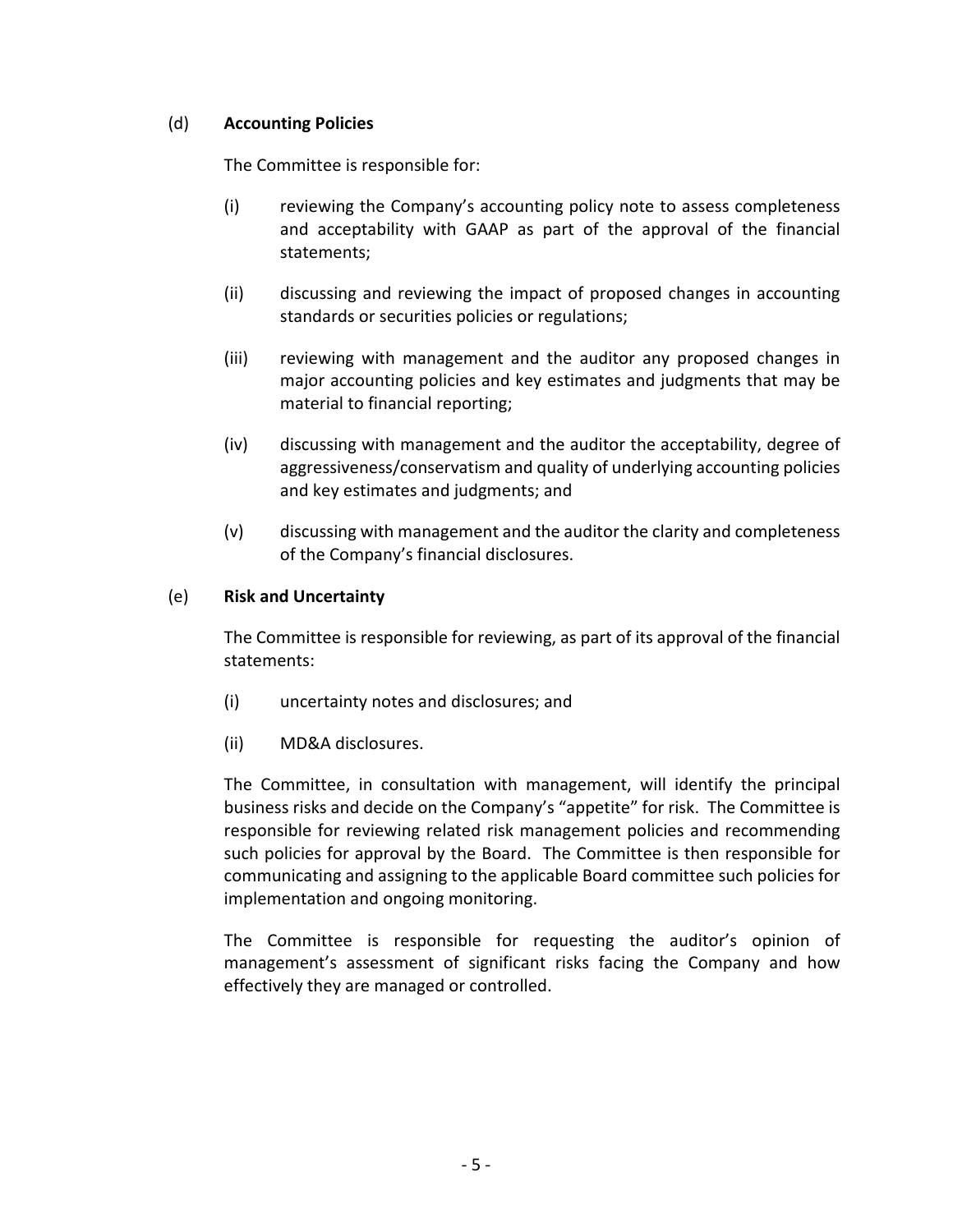# (f) **Controls and Control Deviations**

The Committee is responsible for reviewing:

- (i) the plan and scope of the annual audit with respect to planned reliance and testing of controls; and
- (ii) major points contained in the auditor's management letter resulting from control evaluation and testing.

The Committee is also responsible for receiving reports from management when significant control deviations occur.

## (g) **Compliance with Laws and Regulations**

The Committee is responsible for reviewing regular reports from management and others (e.g. auditors) concerning the Company's compliance with financial related laws and regulations, such as:

- (i) tax and financial reporting laws and regulations;
- (ii) legal withholdings requirements;
- (iii) environmental protection laws;
- (iv) other matters for which directors face liability exposure; and
- (v) oversight of the whistleblower policy.

#### (h) **Related Party Transactions**

The Committee shall be provided with the material facts of all new, existing or proposed Related Party Transactions that require the Committee's approval (including the terms of the transaction and the business purpose of the transaction) and either approve, disapprove or ratify such transactions. In assessing a Related Party Transaction, the Committee shall consider such factors as it deems appropriate, including without limitation:

- (i) the business reasons for the Issuer to enter into the Related Party Transaction;
- (ii) the commercial reasonableness of the terms of the Related Party Transaction;
- (iii) the materiality of the Related Party Transaction to Three Valley Copper Corp.;